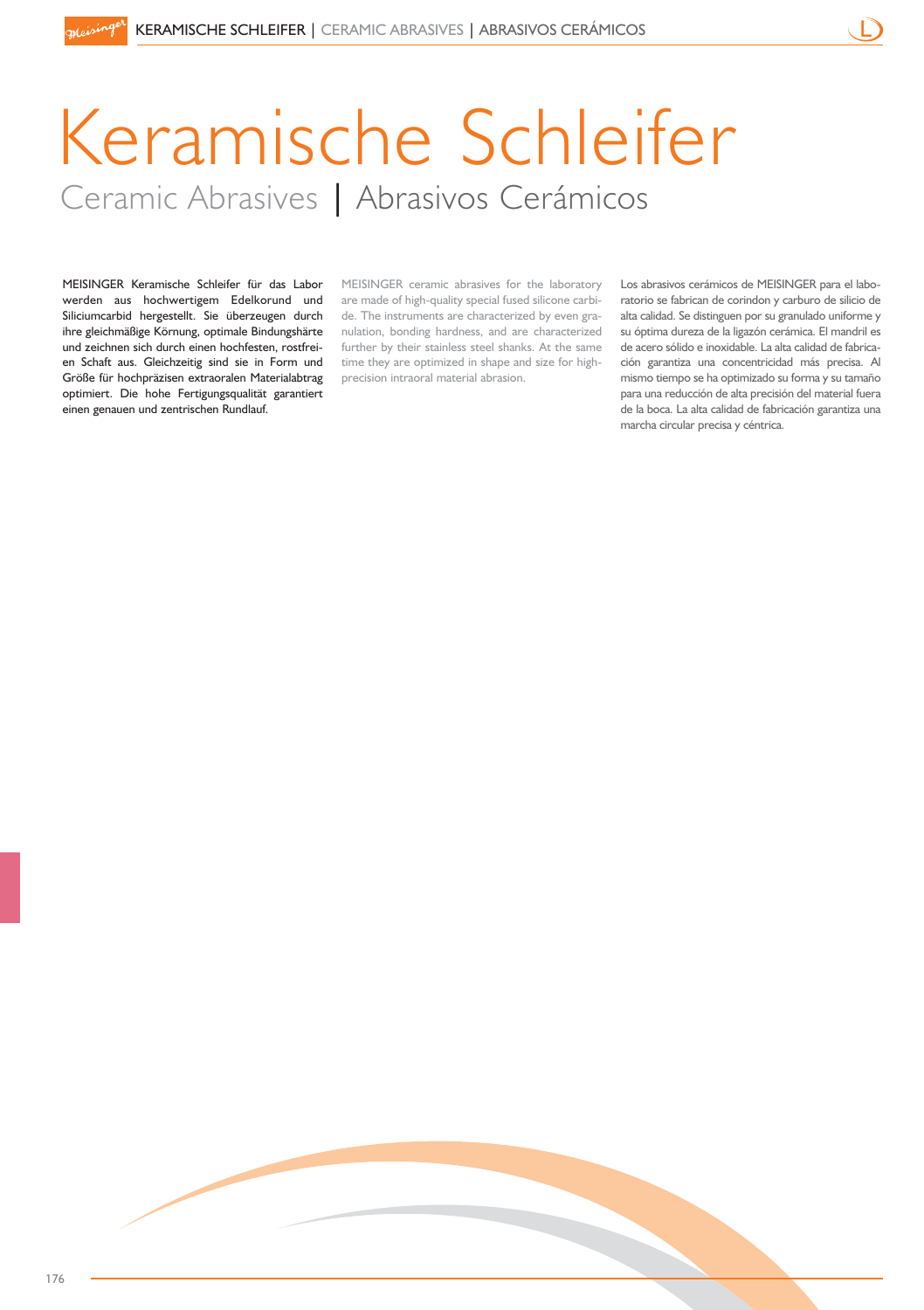$$
\overline{\bigcup}
$$

| SCHLEIFKÖRPER FÜR ZIRKONOXID<br>ABRASIVES FOR ZIRCONIUM OXIDE<br>ABRASIVOS PARA OXIDO DE CIRCONIO<br>180 | $K + B$ SCHLEIFKÖRPER<br>ABRASIVES "K+B"<br>ABRASIVOS PARA CORONAS Y<br>188-190<br>PUENTES K+B | AUSARBEITUNGSSTEINE FÜR<br>CHROM-KOBALTLEGIERUNGEN<br>LABORATORY TRIMMERS FOR CHROME COBALT ALLOYS<br>ABRASIVOS PARA ALEACIONES<br>193<br>DE CROMO-COBALTO |
|----------------------------------------------------------------------------------------------------------|------------------------------------------------------------------------------------------------|------------------------------------------------------------------------------------------------------------------------------------------------------------|
|                                                                                                          |                                                                                                |                                                                                                                                                            |
| Speziell für   Especially for   Especial para<br><b>CAD/CAM</b>                                          |                                                                                                |                                                                                                                                                            |
|                                                                                                          | Grün, fein                                                                                     | Rosa, medium                                                                                                                                               |
| 180                                                                                                      | Green, fine<br>Verde, fino<br>188                                                              | Pink, medium<br>Rosa, mediano<br>193                                                                                                                       |
|                                                                                                          |                                                                                                |                                                                                                                                                            |
|                                                                                                          |                                                                                                |                                                                                                                                                            |
| KERAMISCHE DIAMANTSCHLEIFKÖRPER<br>CERAMIC DIAMOND ABRASIVES                                             | Braun, fein<br>Brown, fine                                                                     | Braun, medium<br>Brown, medium                                                                                                                             |
| ABRASIVOS CERÁMICOS DE DIAMANTE<br>181                                                                   | Marrón, fino<br>189                                                                            | Marrón, mediano<br>193                                                                                                                                     |
|                                                                                                          |                                                                                                |                                                                                                                                                            |
| Speziell für   Especially for   Especial para<br><b>CAD/CAM</b>                                          |                                                                                                |                                                                                                                                                            |
|                                                                                                          | Blau, medium                                                                                   | AUSARBEITUNGSSTEIN FÜR KUNSTSTOFF UND GIPS                                                                                                                 |
| 181                                                                                                      | Blue, medium<br>Azul, mediano<br>189                                                           | LABORATORY TRIMMER FOR PLASTIC AND PLASTER<br>ABRASIVOS PARA ACRÍLICO Y YESO<br>193                                                                        |
|                                                                                                          |                                                                                                |                                                                                                                                                            |
|                                                                                                          |                                                                                                |                                                                                                                                                            |
| ARKANSASSCHLEIFER                                                                                        | Orange, medium                                                                                 | Blau, medium                                                                                                                                               |
| ABRASIVES "ARKANSAS"                                                                                     | Orange, medium                                                                                 | Blue, medium                                                                                                                                               |
| ABRASIVOS "ARKANSAS"<br>182                                                                              | 190<br>Naranja, mediano                                                                        | Azul, mediano<br>193                                                                                                                                       |
|                                                                                                          |                                                                                                |                                                                                                                                                            |
|                                                                                                          | SPEZIALSCHLEIFKÖRPER FÜR CHROM-<br>KOBALTLEGIERUNGEN                                           |                                                                                                                                                            |
|                                                                                                          | MOUNTED POINTS FOR CHROME COBALT ALLOYS<br>PUNTAS ESPECIALES PARA ALEACIONES                   | SCHLEIFSCHEIBEN / TRENNSCHEIBEN<br>ABRASIVE DISCS / CUTTING DISCS                                                                                          |
| 182                                                                                                      | 190-192<br>DE CROMO-COBALTO                                                                    | 194<br>DISCOS ABRASIVOS / DISCOS PARA SEPARAR                                                                                                              |
|                                                                                                          |                                                                                                |                                                                                                                                                            |
|                                                                                                          |                                                                                                |                                                                                                                                                            |
| SILICIUMCARBID-SCHLEIFER<br>SILICONE CARBIDE-ABRASIVES                                                   | Weiß, sehr harte Bindung                                                                       |                                                                                                                                                            |
| ABRASIVOS DE CARBURO DE SILICIO 182-185                                                                  | White, very hard bonding<br>190<br>Blanco, ligazòn muy dura                                    | 194                                                                                                                                                        |
|                                                                                                          |                                                                                                |                                                                                                                                                            |
|                                                                                                          |                                                                                                |                                                                                                                                                            |
| Grün, fein                                                                                               | Rosa, harte Bindung                                                                            | ZURICHTSTEINE                                                                                                                                              |
| Green, fine<br>Verde, fino<br>182                                                                        | Pink, hard bonding<br>Rosa, ligazón dura<br>191                                                | DRESSING STONES<br>195<br>PIEDRAS PARA AFILAR                                                                                                              |
|                                                                                                          |                                                                                                |                                                                                                                                                            |
|                                                                                                          |                                                                                                |                                                                                                                                                            |
| Grün, mittel                                                                                             | Braun, mittlere Bindung                                                                        |                                                                                                                                                            |
| Green, medium                                                                                            | Brown, medium bonding                                                                          |                                                                                                                                                            |
| Verde, mediano<br>183-185                                                                                | Marrón, ligazón mediana<br>192                                                                 | 195                                                                                                                                                        |
|                                                                                                          |                                                                                                |                                                                                                                                                            |
| EDELKORUND-SCHLEIFER                                                                                     |                                                                                                | REINIGUNGSSTEINE                                                                                                                                           |
| CORUNDUM ABRASIVE                                                                                        | Hellbraun, weiche Bindung<br>Light brown, soft bonding                                         | <b>CLEANING STONES</b>                                                                                                                                     |
| ABRASIVO DE CORINDÓN<br>186-188                                                                          | Marrón claro, ligazón blanda<br>192                                                            | 195<br>PIEDRAS DE LIMPIEZA                                                                                                                                 |
|                                                                                                          |                                                                                                |                                                                                                                                                            |
|                                                                                                          |                                                                                                |                                                                                                                                                            |
| Rosa<br>Pink                                                                                             | AUSARBEITUNGSSTEIN<br><b>LABORATORY TRIMMER</b>                                                |                                                                                                                                                            |
| 186-187<br>Rosa                                                                                          | 193<br>ABRASIVO PARA ACRÍLICO                                                                  | 195                                                                                                                                                        |
|                                                                                                          |                                                                                                |                                                                                                                                                            |
|                                                                                                          |                                                                                                |                                                                                                                                                            |
| Weiß                                                                                                     | Grün, grob/medium                                                                              |                                                                                                                                                            |
| White<br>Blanco<br>188                                                                                   | Green, coarse/medium<br>Verde, grueso/mediano<br>193                                           |                                                                                                                                                            |
|                                                                                                          |                                                                                                |                                                                                                                                                            |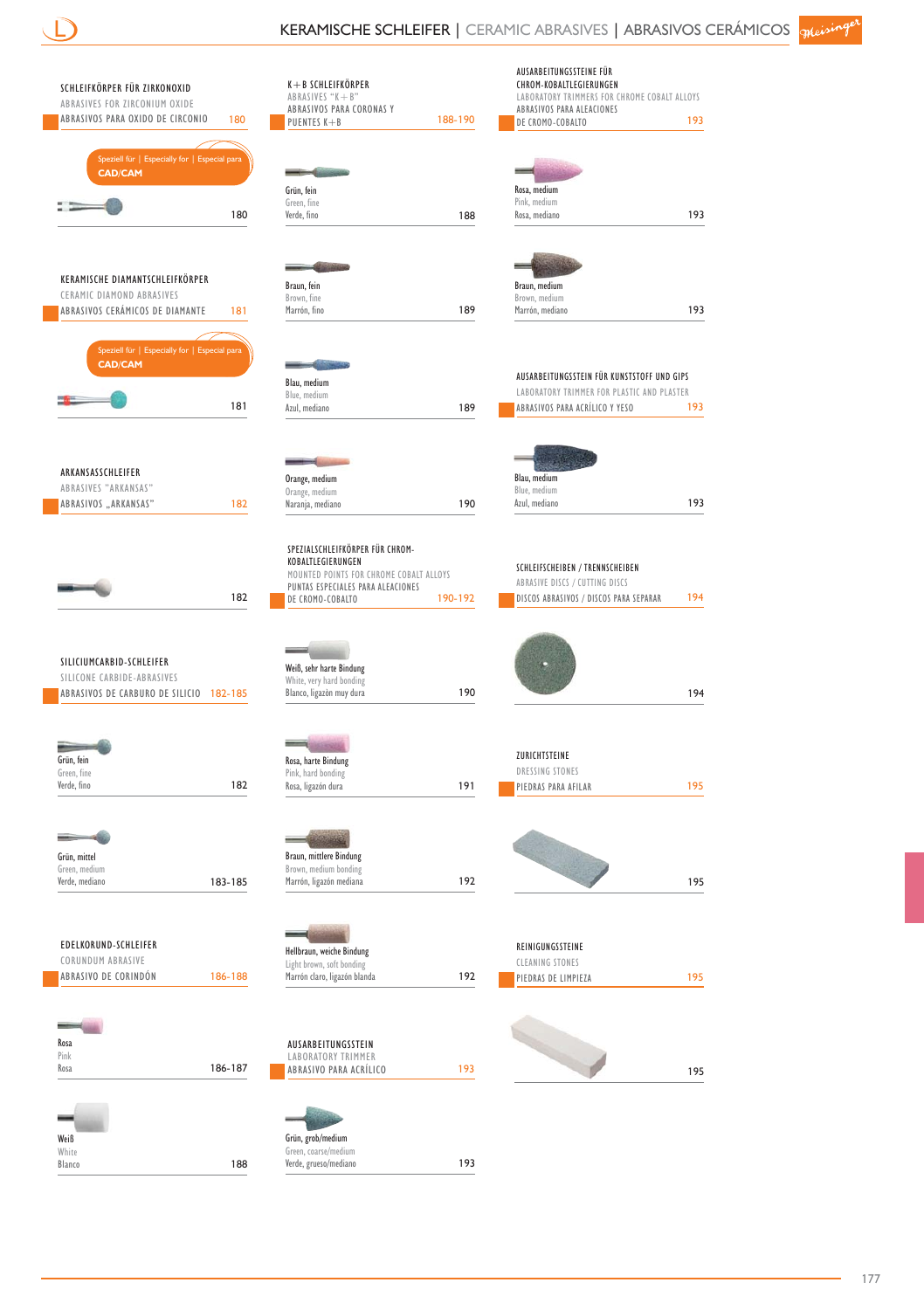



| ZAHNSCHMELZ                              |     |              |              |              |              |              |              |              |              |     |
|------------------------------------------|-----|--------------|--------------|--------------|--------------|--------------|--------------|--------------|--------------|-----|
| ENAMEL                                   |     |              |              | $\checkmark$ |              |              |              |              |              |     |
| <b>ESMALTE DENTAL</b>                    |     |              |              |              |              |              |              |              |              |     |
| GIPS                                     |     |              |              |              |              |              |              |              |              |     |
| PLASTER                                  |     |              |              |              |              |              |              |              |              |     |
| YESO                                     |     |              |              |              |              |              |              |              |              |     |
| EDELMETALL-LEGIERUNGEN (Z.B.: GOLD)      |     |              |              |              |              |              |              |              |              |     |
| PRECIOUS ALLOY (E.G. OR)                 |     |              |              |              |              |              |              |              | $\checkmark$ |     |
| ALEACIONES PRECIOSOS (POR EJEMPLO ORO)   |     |              |              |              |              |              |              |              |              |     |
| NEM-LEGIERUNGEN                          |     |              |              |              |              |              |              |              |              |     |
|                                          |     |              |              |              |              |              |              |              |              |     |
| NON PRECIOUS ALLOY                       |     |              |              |              |              | $\checkmark$ | $\checkmark$ |              |              |     |
| ALEACIONES NO PRECIOSAS                  |     |              |              |              |              |              |              |              |              |     |
| AMALGAM                                  |     |              |              |              |              |              |              |              |              |     |
| AMALGAM                                  |     |              |              |              |              | $\checkmark$ |              |              |              |     |
| AMALGAMA                                 |     |              |              |              |              |              |              |              |              |     |
| MODELGUSSLEGIERUNGEN                     |     |              |              |              |              |              |              |              |              |     |
| MODEL CASTING ALLOYS                     |     |              |              |              |              | $\checkmark$ | $\checkmark$ |              |              |     |
| DESBASTE DE ESQUELÉTICOS                 |     |              |              |              |              |              |              |              |              |     |
| KOMPOSIT                                 |     |              |              |              |              |              |              |              |              |     |
| COMPOSITE                                |     |              | $\checkmark$ |              |              |              |              |              |              |     |
| COMPOSITE                                |     |              |              |              |              |              |              |              |              |     |
| KUNSTSTOFF                               |     |              |              |              |              |              |              |              |              |     |
| ACRYLICS                                 |     |              |              |              |              |              |              |              |              |     |
| ACRÍLICO                                 |     |              |              |              |              |              |              |              |              |     |
| WEICHBLEIBENDE UNTERFÜTTERUNGSMATERIALEN |     |              |              |              |              |              |              |              |              |     |
| SOFT RELINE                              |     |              |              |              |              |              |              |              |              |     |
| REVESTIMIENTOS BLADOS                    |     |              |              |              |              |              |              |              |              |     |
| KERAMIK                                  |     |              |              |              |              |              |              |              |              |     |
| CERAMICS                                 |     | $\checkmark$ |              | $\checkmark$ | $\checkmark$ |              |              | $\checkmark$ |              |     |
| CERÁMICA                                 |     |              |              |              |              |              |              |              |              |     |
|                                          |     |              |              |              |              |              |              |              |              |     |
| ZIRKONOXID                               |     |              |              |              |              |              |              |              |              |     |
| ZIRCONIUM OXIDE                          | ✓   |              |              |              |              |              |              |              |              |     |
| ÓXIDO DE CIRCONIO                        |     |              |              |              |              |              |              |              |              |     |
| SEITE   PAGE   PÁGINA                    | 180 | 181          | 182          | 182          | 183-185      | 186-187      | 188          | 188          | 189          | 189 |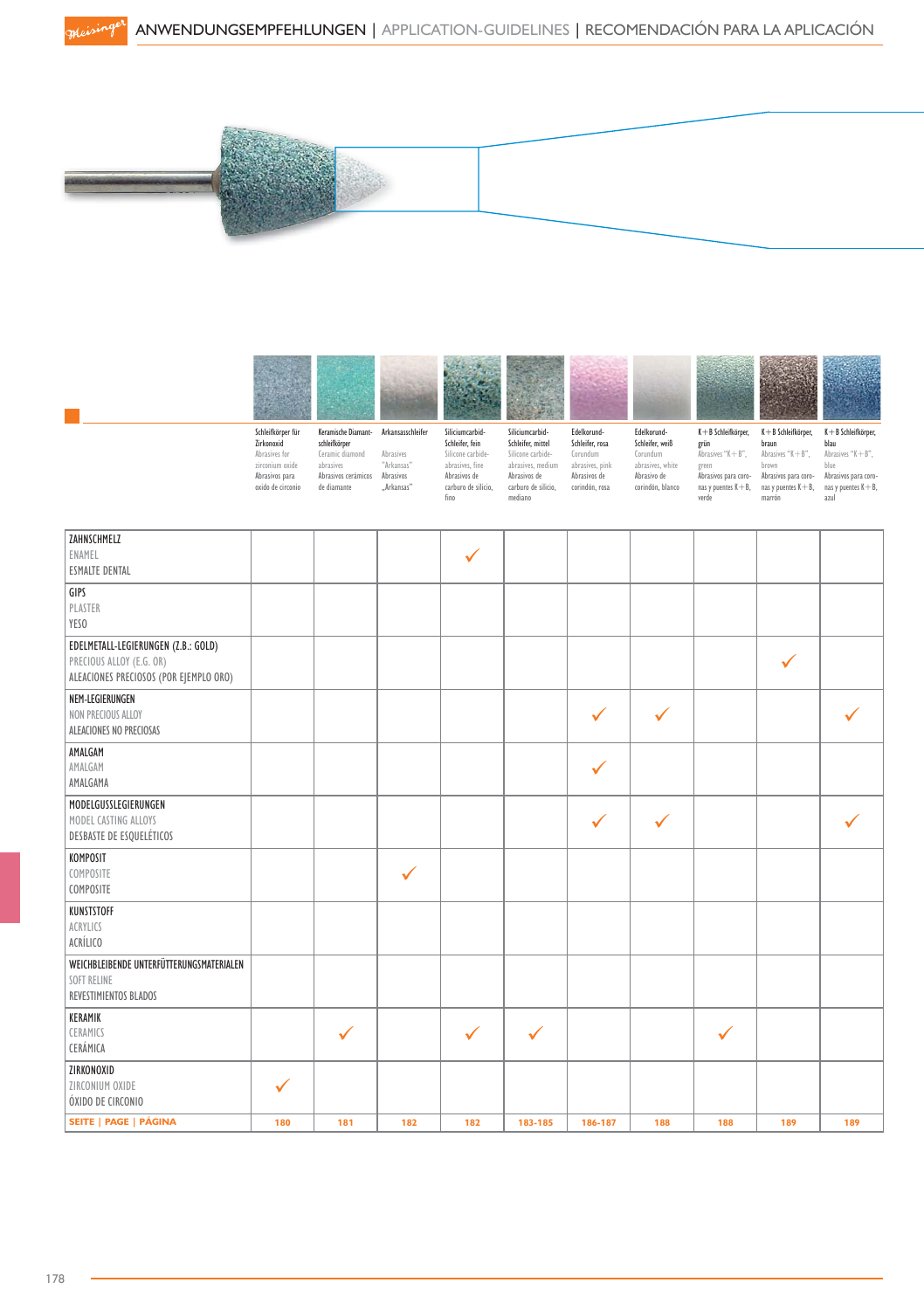



|              |              |              |              |              |              |              |              | $\checkmark$ |
|--------------|--------------|--------------|--------------|--------------|--------------|--------------|--------------|--------------|
|              |              |              |              |              |              |              |              |              |
| $\checkmark$ | $\checkmark$ | $\checkmark$ | $\checkmark$ | $\checkmark$ |              |              |              |              |
|              |              |              |              |              |              |              |              |              |
| $\checkmark$ | $\checkmark$ | $\checkmark$ | $\checkmark$ | $\checkmark$ |              | $\checkmark$ | $\checkmark$ |              |
|              |              |              |              |              |              |              |              |              |
|              |              |              |              |              | $\checkmark$ |              |              |              |
|              |              |              |              |              |              |              |              | $\checkmark$ |
|              |              |              |              |              |              |              |              |              |
|              |              |              |              |              |              |              |              |              |
| 190          | 190          | 191          | 192          | 192          | 193          | 193          | 193          | 193          |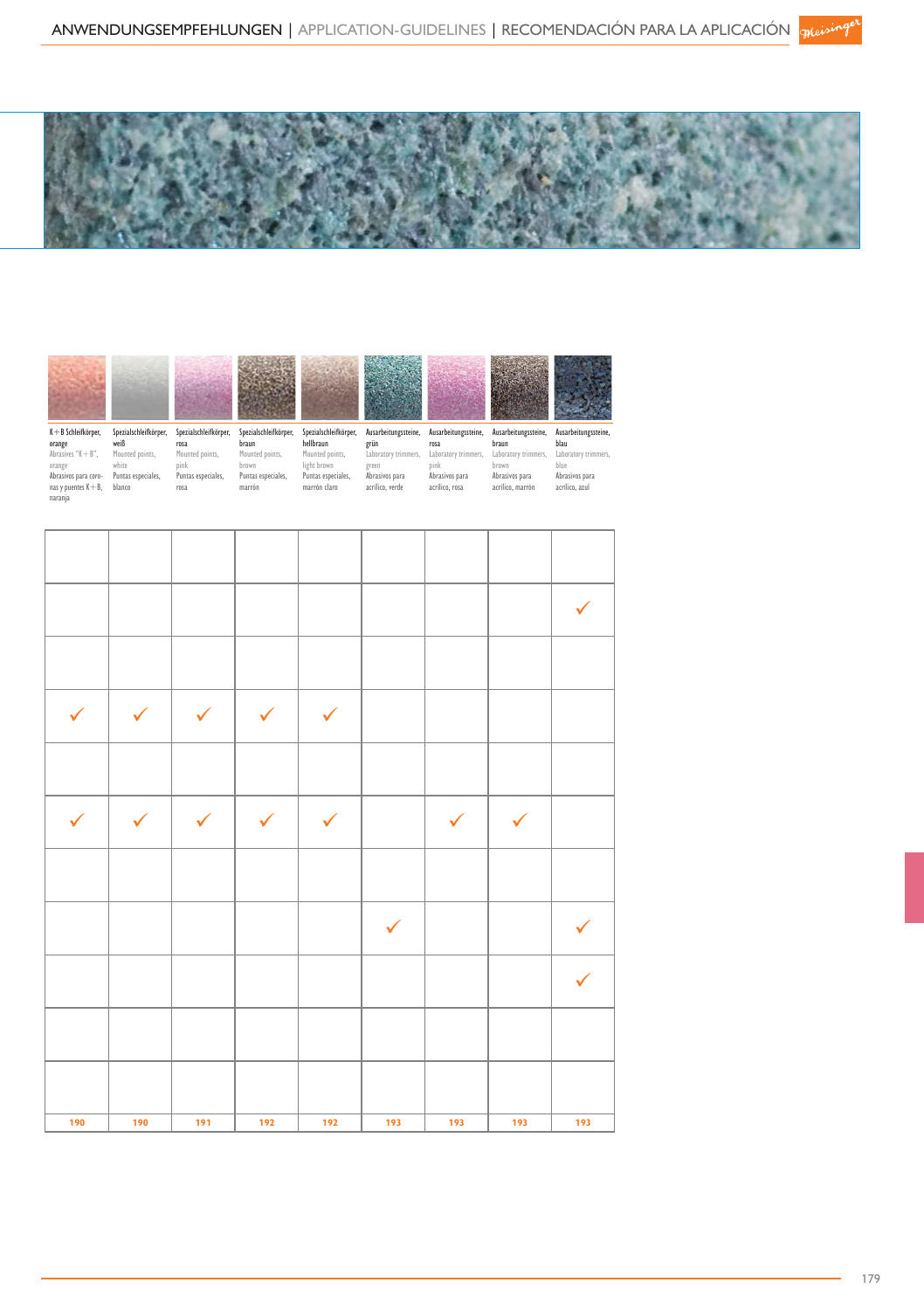SCHLEIFKÖRPER FÜR ZIRKONOXID | ABRASIVES FOR ZIRCONIUM OXIDE | ABRASIVOS PARA OXIDO DE CIRCONIO



Diamantschleifkörper aus Siliciumcarbid zum sicheren Bearbeiten von empfindlichen Zirkonoxidoberflächen.

Z602 medium Fig. Shank Ref.-No.  $\overline{ }$ 2 HP Z602 HP 655 104 001 526 040 50

Z623 medium Fig. Shank Ref.-No.  $\blacksquare$ 2 3,0 L mm HP Z623 HP 655 104 043 526 060

Diamond grinding tools made of silicon carbide for the safe machining of sensitive zirconium oxide surfaces.

 $\Box$ 

Abrasivos de diamante de carburo de silicio para el mecanizado seguro de las superficies sensibles de óxido de circonio.



## Z652R medium





Z732 medium

Fig. Shank Ref.-No.

HP





• Trockenbearbeitung • keine Mikrorisse

• Empfohlene Drehzahl:

8.000-12.000 min-1

• dry machining • no micro fissures • recommended speed: 8.000-12.000 min-1

• mecanizado en seco

Z732 HP 655 104 107 526 050

• sin microfisuras

2 12,5 L mm

 $\sum_{i=1}^{n}$ 

и

п

- Vélocidades recomendadas:
- 8.000-12.000 min-





**2670 – Zirkon Master Kit**  auf Seite | on page | en la página  $245$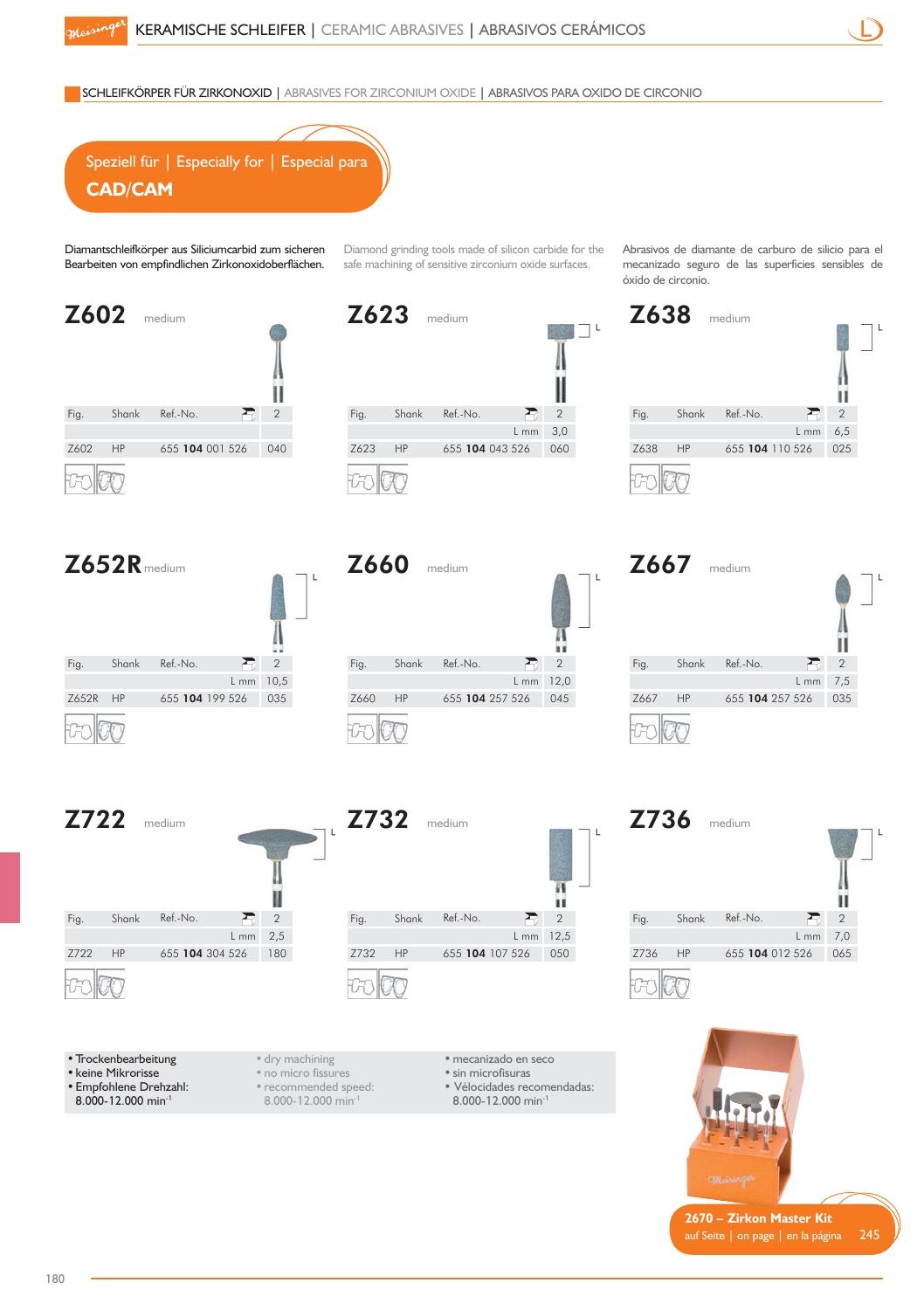Diamond abrasives contain diamond surface for Abrasivos de diamante con superficie diamantada

 $\mathsf{L}$ 

KERAMISCHE DIAMANTSCHLEIFKÖRPER | CERAMIC DIAMOND ABRASIVES | ABRASIVOS CERÁMICOS DE DIAMANTE



Diamantschleifkörper mit Diamantoberfläche zum präzisen und sicheren Bearbeiten von Keramik.

D602F extra fine Fig. Shank Ref.-No. 2 R HP D602F HP 805 104 001 504 040

| <b>D660F</b> |           | extra fine      |                |                |  |
|--------------|-----------|-----------------|----------------|----------------|--|
| <b>D660G</b> |           | coarse          |                |                |  |
|              |           |                 |                |                |  |
| Fig.         | Shank     | Ref.-No.        | $\mathbf{z}_0$ | $\overline{2}$ |  |
|              |           |                 | $L_{mm}$       | 12,0           |  |
| <b>D660G</b> | <b>HP</b> | 805 104 257 534 |                | 040            |  |
| <b>D660F</b> | HP        | 805 104 257 504 |                | 040            |  |
|              |           |                 |                |                |  |

|              | <b>D732F</b> | extra fine      |        |                |  |
|--------------|--------------|-----------------|--------|----------------|--|
| D732G        |              | coarse          |        |                |  |
|              |              |                 |        |                |  |
| Fig.         | Shank        | Ref.-No.        |        | $\overline{2}$ |  |
|              |              |                 | $L$ mm | 12,0           |  |
| <b>D732G</b> | <b>HP</b>    | 805 104 107 534 |        | 050            |  |
| <b>D732F</b> | <b>HP</b>    | 805 104 107 504 |        | 050            |  |
|              |              |                 |        |                |  |

| <b>D638F</b> |       | extra fine      |      |               |
|--------------|-------|-----------------|------|---------------|
| D638G        |       | coarse          |      |               |
|              |       |                 |      |               |
| Fig.         | Shank | Ref.-No.        |      | $\mathcal{P}$ |
|              |       |                 | L mm | 6,0           |
| D638G        | HP    | 805 104 110 534 |      | 025           |
| <b>D638F</b> | HP    | 805 104 110 504 |      | 025           |
|              |       |                 |      |               |

precise and safe processing of ceramics.

D667F extra fine D667G coarse Fig. Shank Ref.-No. 君 2 L mm 7,0 HP 805 104 257 534 035 D667G HP 805 104 257 504 035



para el tallado de precisión en cerámica.

|              | <b>D722F</b> | extra fine      |        |                |  |
|--------------|--------------|-----------------|--------|----------------|--|
| D722G        |              | coarse          |        |                |  |
|              |              |                 |        |                |  |
| Fig.         | Shank        | Ref.-No.        |        | $\overline{2}$ |  |
|              |              |                 | $L$ mm | 7,0            |  |
| <b>D722G</b> | HP           | 805 104 304 534 |        | 160            |  |
| <b>D722F</b> | HP           | 805 104 304 504 |        | 160            |  |
|              |              |                 |        |                |  |

D735F extra fine Fig. Shank Ref.-No.  $\overline{E}$ 2 5,0 L mm HPD735F HP 805 104 012 504 070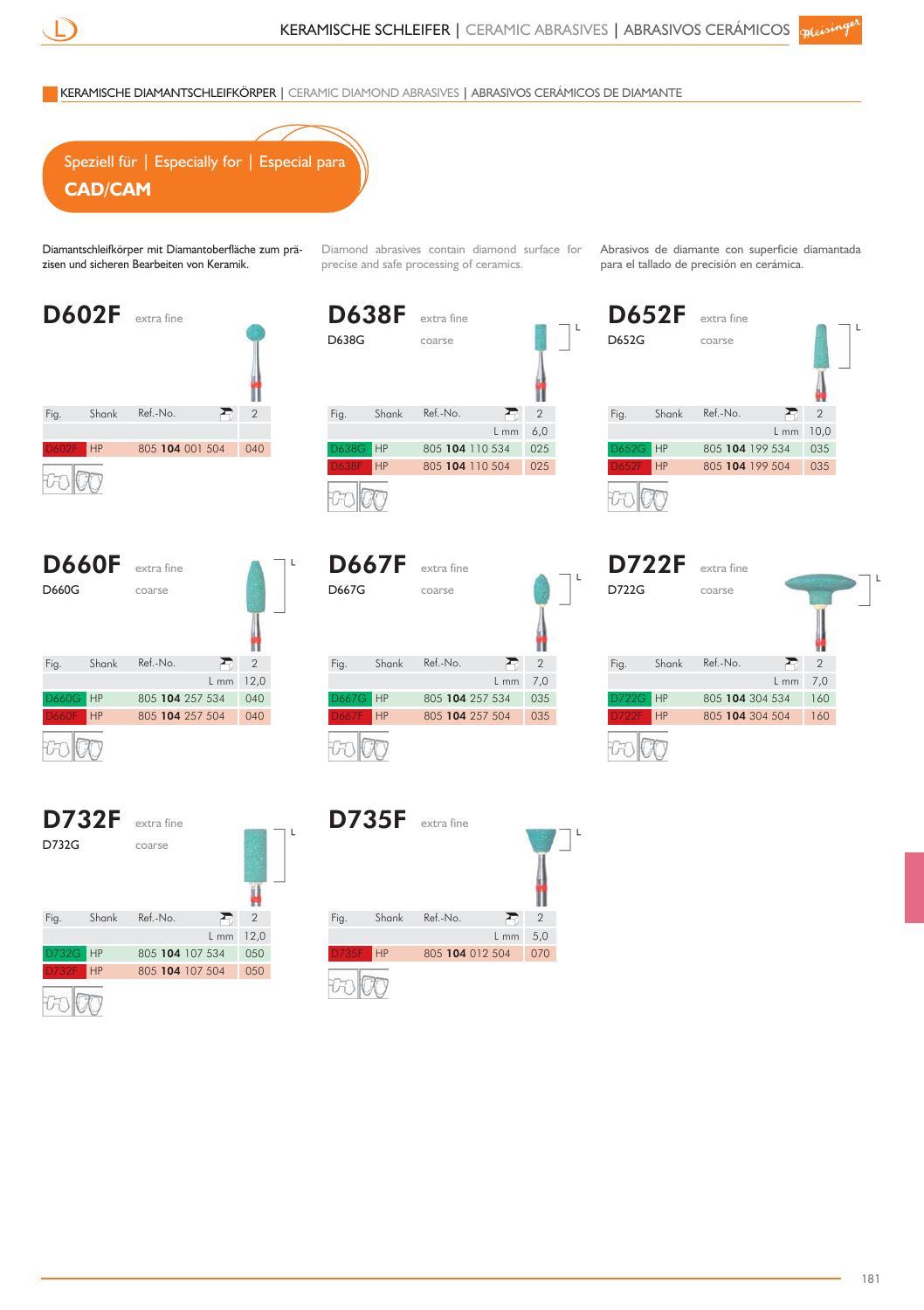612XF extra fine



#### **ARKANSASSCHLEIFER | ABRASIVES "ARKANSAS" | ABRASIVOS "ARKANSAS"**

"Arkansas" Schleifkörper, weiß, extrafein, zum Feinschleifen von Komposite/Keramik.

White "Arkansas" abrasives, extra fine, for precision grinding of composite/ceramic.

Abrasivos blancos "Arkansas", extra finos, para el lijado fino de composite/cerámica.



| Fig.  | Shank | Ref.-No.        |      | 5   |  |
|-------|-------|-----------------|------|-----|--|
|       |       |                 | L mm | 2,5 |  |
| 612XF | HP    | 635 104 013 505 |      | 055 |  |
|       |       |                 |      |     |  |





|       | $649XF$ extra fine |                 |      |     |  |
|-------|--------------------|-----------------|------|-----|--|
| Fig.  | Shank              | Ref.-No.        | ↩    | 5   |  |
|       |                    |                 | L mm | 6,0 |  |
| 649XF | <b>HP</b>          | 635 104 171 505 |      | 025 |  |
|       |                    |                 |      |     |  |

|       | $660XF$ extra fine |                 |      |     |  |
|-------|--------------------|-----------------|------|-----|--|
| Fig.  | Shank              | Ref.-No.        |      | 5   |  |
|       |                    |                 | L mm | 7,0 |  |
| 660XF | HP                 | 635 104 297 505 |      | 025 |  |
|       |                    |                 |      |     |  |





SILICIUMCARBID-SCHLEIFER | SILICONE CARBIDE-ABRASIVES | ABRASIVOS DE CARBURO DE SILICIO



The green fine abrasives are designed for smooth Abrasivos verdes, finos para suavizar cerámica. grinding of ceramics.

> 5 7,0

Ð

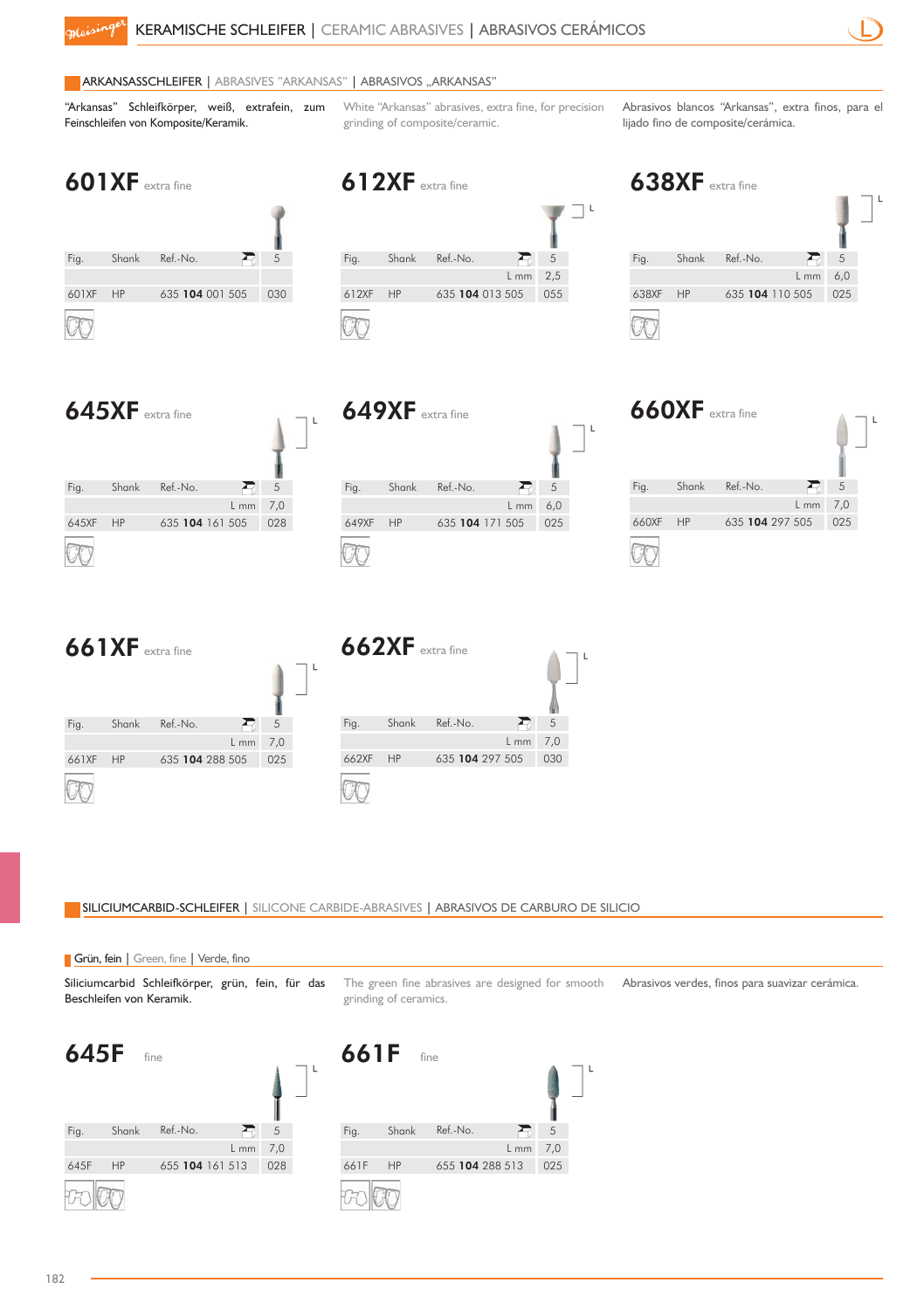#### Grün, mittel | Green, medium | Verde, mediano

Siliciumcarbid Schleifkörper, grün, medium, für das Beschleifen von Keramik.

The green medium abrasives are designed for Abrasivos verdes, medianos para suavizar cerámica. smooth grinding of ceramics.

| 601  |           | medium          |     |  |
|------|-----------|-----------------|-----|--|
| Fig. | Shank     | Ref.-No.        | 5   |  |
|      |           |                 |     |  |
| 601  | <b>HP</b> | 655 104 001 523 | 030 |  |
|      |           |                 |     |  |

| 602  |           | medium          |     |
|------|-----------|-----------------|-----|
| Fig. | Shank     | Ref.-No.        | 5   |
|      |           |                 |     |
| 602  | <b>HP</b> | 655 104 001 523 | 040 |
|      |           |                 |     |

| 603  |       | medium          |     |
|------|-------|-----------------|-----|
| Fig. | Shank | Ref.-No.        | 5   |
|      |       |                 |     |
| 603  | HP    | 655 104 001 523 | 050 |
|      |       |                 |     |







**622** medium

|      |           | .               |      |     |  |
|------|-----------|-----------------|------|-----|--|
| Fig. | Shank     | Ref.-No.        |      | 5   |  |
|      |           |                 | L mm | 2,0 |  |
| 622  | <b>HP</b> | 655 104 042 523 |      | 065 |  |
|      |           |                 |      |     |  |

| 623  |       | medium          |        |     |
|------|-------|-----------------|--------|-----|
| Fig. | Shank | Ref.-No.        |        | 5   |
|      |       |                 | $L$ mm | 3,0 |
| 623  | HP    | 655 104 043 523 |        | 060 |
|      |       |                 |        |     |



| 627  |       | medium          |      |     |  |
|------|-------|-----------------|------|-----|--|
| Fig. | Shank | Ref.-No.        |      | 5   |  |
|      |       |                 | L mm | 1,5 |  |
| 627  | HP    | 655 104 068 523 |      | 060 |  |
|      |       |                 |      |     |  |



| 633  |           | medium          |      |     |  |
|------|-----------|-----------------|------|-----|--|
| Fig. | Shank     | Ref.-No.        |      | 5   |  |
|      |           |                 | L mm | 4,0 |  |
| 633  | <b>HP</b> | 655 104 316 523 |      | 090 |  |
|      |           |                 |      |     |  |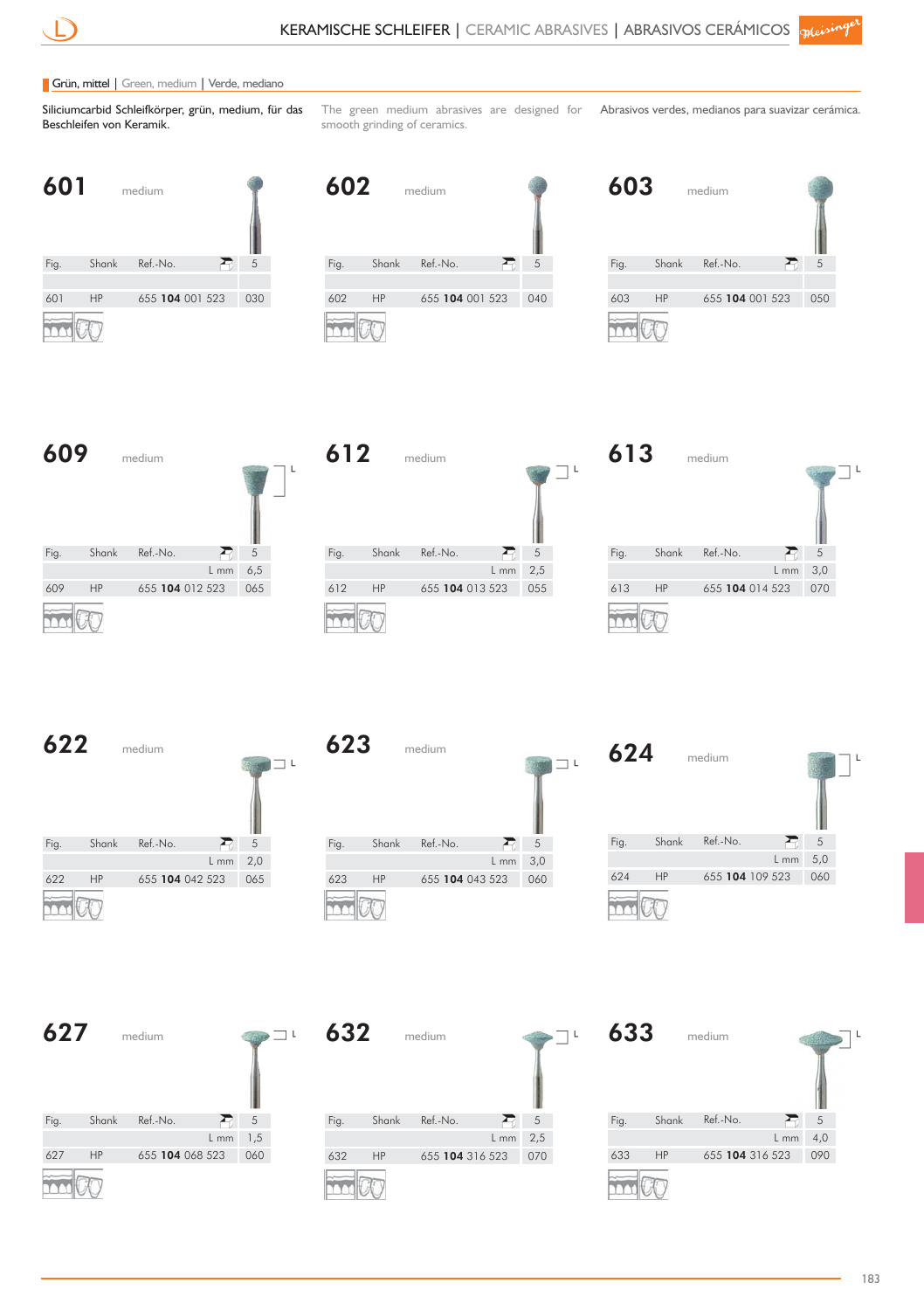| 638                               | medium                                            | $\mathsf L$                 | 639                                    | medium                                     | l                            | 640                                   | medium                                     |                            |
|-----------------------------------|---------------------------------------------------|-----------------------------|----------------------------------------|--------------------------------------------|------------------------------|---------------------------------------|--------------------------------------------|----------------------------|
| Shank<br>Fig.<br>638<br>HP        | Ref.-No.<br>Ð<br>L mm<br>655 104 110 523          | $\mathfrak s$<br>6,0<br>025 | Fig.<br>Shank<br>$\mathsf{HP}$<br>639  | Ref.-No.<br>Ð<br>L mm<br>655 104 110 523   | $\mathfrak s$<br>6,0<br>035  | Fig.<br>Shank<br>640<br>HP            | Ref.-No.<br>Ð<br>L mm<br>655 104 110 523   | $\sqrt{5}$<br>6,0<br>050   |
| 649                               | medium                                            | L                           | 650                                    | medium                                     | L                            | 651                                   | medium                                     |                            |
| Shank<br>Fig.<br><b>HP</b><br>649 | Ref.-No.<br>Æ<br>L mm<br>655 104 171 523          | 5<br>6,0<br>025             | Fig.<br>Shank<br>$\mathsf{HP}$<br>650  | Ref.-No.<br>Ð<br>$L$ mm<br>655 104 171 523 | $\mathfrak s$<br>6,0<br>028  | Fig.<br>Shank<br>HP<br>651            | Ref.-No.<br>Ð<br>$L$ mm<br>655 104 171 523 | 5<br>6,0<br>032            |
| 652                               | medium                                            | L                           | 652R                                   | medium                                     | L                            | 653                                   | medium                                     |                            |
| Shank<br>Fig.<br>652<br>HP        | Ref.-No.<br>Ð<br>$L$ mm $10,5$<br>655 104 173 523 | $\sqrt{5}$<br>035           | Fig.<br>Shank<br>$\mathsf{HP}$<br>652R | Ref.-No.<br>Ð<br>L mm<br>655 104 199 523   | $\mathfrak s$<br>10,5<br>035 | Fig.<br>Shank<br>653<br>HP            | Ref.-No.<br>Ð<br>$L$ mm<br>655 104 174 523 | $\,$ 5 $\,$<br>12,0<br>040 |
| 661                               | medium                                            | L                           | 662                                    | medium                                     | L                            | 663                                   | medium                                     |                            |
| Fig.<br>Shank<br>661<br>HP        | Ð<br>Ref.-No.<br>$L$ mm<br>655 104 288 523        | $\sqrt{5}$<br>7,0<br>025    | Shank<br>Fig.<br>$\mathsf{HP}$<br>662  | Ref.-No.<br>Ð<br>$L$ mm<br>655 104 288 523 | $\,$ 5 $\,$<br>7,5<br>035    | Fig.<br>Shank<br>$\mathsf{HP}$<br>663 | Ref.-No.<br>Ð<br>$L$ mm<br>655 104 243 523 | $\sqrt{5}$<br>10,5<br>060  |
| 665                               | medium                                            |                             | 666                                    | medium                                     | L                            | 667                                   | medium                                     |                            |
| Shank<br>Fig.<br>HP<br>665        | Ref.-No.<br>Ð<br>L mm 12,0<br>655 104 273 523     | $\sqrt{5}$<br>060           | Fig.<br>Shank<br>$\mathsf{HP}$<br>666  | Ref.-No.<br>ᅎ<br>$L$ mm<br>655 104 257 523 | $\,$ 5 $\,$<br>6,5<br>025    | Fig.<br>Shank<br>667<br>HP            | Ref.-No.<br>R<br>L mm<br>655 104 257 523   | $\sqrt{5}$<br>7,0<br>035   |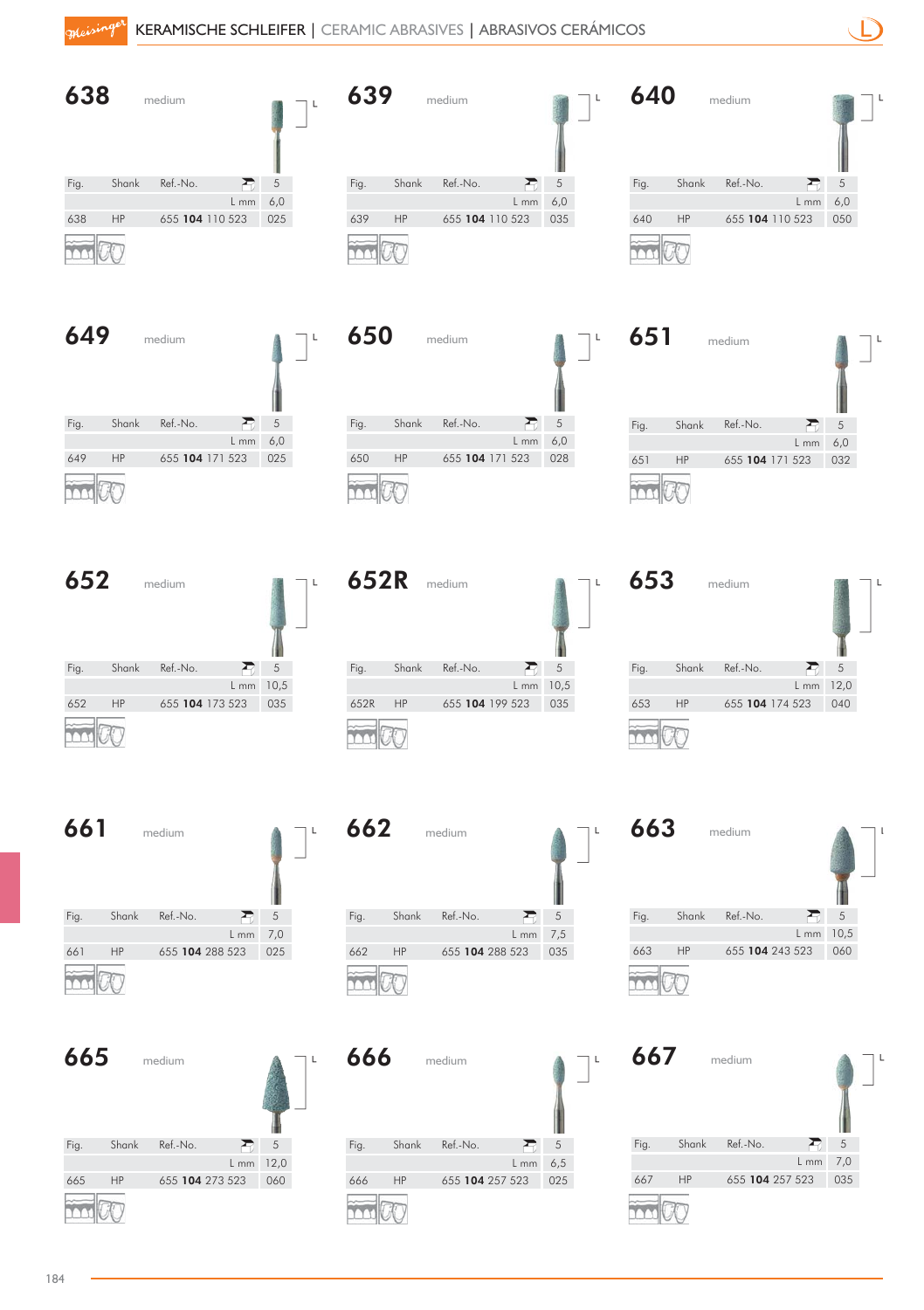|        |               |                                                 |               |                      |       |                 |                   |                                                                       |                    |               | KERAMISCHE SCHLEIFER   CERAMIC ABRASIVES   ABRASIVOS CERÁMICOS queisingel |             |                   |  |
|--------|---------------|-------------------------------------------------|---------------|----------------------|-------|-----------------|-------------------|-----------------------------------------------------------------------|--------------------|---------------|---------------------------------------------------------------------------|-------------|-------------------|--|
| 677    |               | medium                                          | L             | 671                  |       | medium          |                   | L                                                                     | 690                |               | medium                                                                    |             |                   |  |
| Fig.   | Shank         | Ref.-No.<br>$\sqrt{5}$<br>Æ                     |               | Fig.                 | Shank | Ref.-No.        |                   | $\sqrt{5}$                                                            | Fig.               | Shank         | Ref.-No.                                                                  | L mm        | 2<br>17,0         |  |
| 677    | HP            | 9,5<br>$L$ mm<br>655 104 237 523<br>050         |               | $\mathsf{HP}$<br>671 |       | 655 104 266 523 | L mm              | 10,0<br>060                                                           | 690                | HP            | 655 104 292 523                                                           |             | 050               |  |
|        |               |                                                 |               |                      |       |                 |                   |                                                                       |                    |               |                                                                           |             |                   |  |
| 702    |               | medium                                          | $\Box$ L      | 703                  |       | medium          |                   | $\frac{1}{2}$ $\frac{1}{2}$ $\frac{1}{2}$ $\frac{1}{2}$ $\frac{1}{2}$ | 712                |               | medium                                                                    |             |                   |  |
| Fig.   | Shank         | Ref.-No.<br>$\sqrt{5}$<br>盈<br>1,5<br>$L$ mm    |               | Fig.                 | Shank | Ref.-No.        | 盈<br>${\sf L}$ mm | $\,$ 5 $\,$<br>1,5                                                    | Fig.               | Shank         | Ref.-No.                                                                  | R<br>$L$ mm | 5<br>3,0          |  |
| 702    | $\mathsf{HP}$ | 655 104 041 523<br>095                          |               | $\mathsf{HP}$<br>703 |       | 655 104 041 523 |                   | 130                                                                   | 712                | $\mathsf{HP}$ | 655 104 042 523                                                           |             | 095               |  |
| 716    |               | medium                                          |               | 717                  |       | medium          |                   |                                                                       | $721$ <sup>*</sup> |               | medium                                                                    |             |                   |  |
| Fig.   | Shank         | Ref.-No.<br>$\mathfrak s$<br>Ð<br>3,0<br>$L$ mm |               | Fig.                 | Shank | Ref.-No.        | Ð<br>L mm         | $\mathfrak s$<br>$3,0$                                                | Fig.               | Shank         | Ref.-No.                                                                  | Ð<br>L mm   | $\sqrt{5}$<br>2,0 |  |
| 716    | $\mathsf{HP}$ | 655 104 372 523<br>160                          |               | $\mathsf{HP}$<br>717 |       | 655 104 372 523 |                   | 190                                                                   | 721                | $\mathsf{HP}$ | 655 104 304 523                                                           |             | 125               |  |
| $722*$ |               | medium                                          |               | $\overline{z}$ 727*  |       | medium          |                   |                                                                       | $728^*$            |               | medium                                                                    |             |                   |  |
| Fig.   | Shank         | Ref.-No.<br>Ð                                   | $\mathfrak s$ | Fig.                 | Shank | Ref.-No.        | Ð                 | $\sqrt{5}$                                                            | Fig.               | Shank         | Ref.-No.                                                                  | Ð           | $\sqrt{5}$        |  |
| 722    | $\mathsf{HP}$ | $L$ mm<br>655 104 304 523<br>160                | 2,5           | HP<br>727            |       | 655 104 024 523 | L mm              | 6,0<br>125                                                            | 728                | $\mathsf{HP}$ | 655 104 023 523                                                           | $L$ mm      | 5,0<br>165        |  |
|        |               |                                                 |               |                      |       |                 |                   |                                                                       |                    |               |                                                                           |             |                   |  |

 $\overline{\phantom{0}}$ 

**COL** 

 $\overline{X}$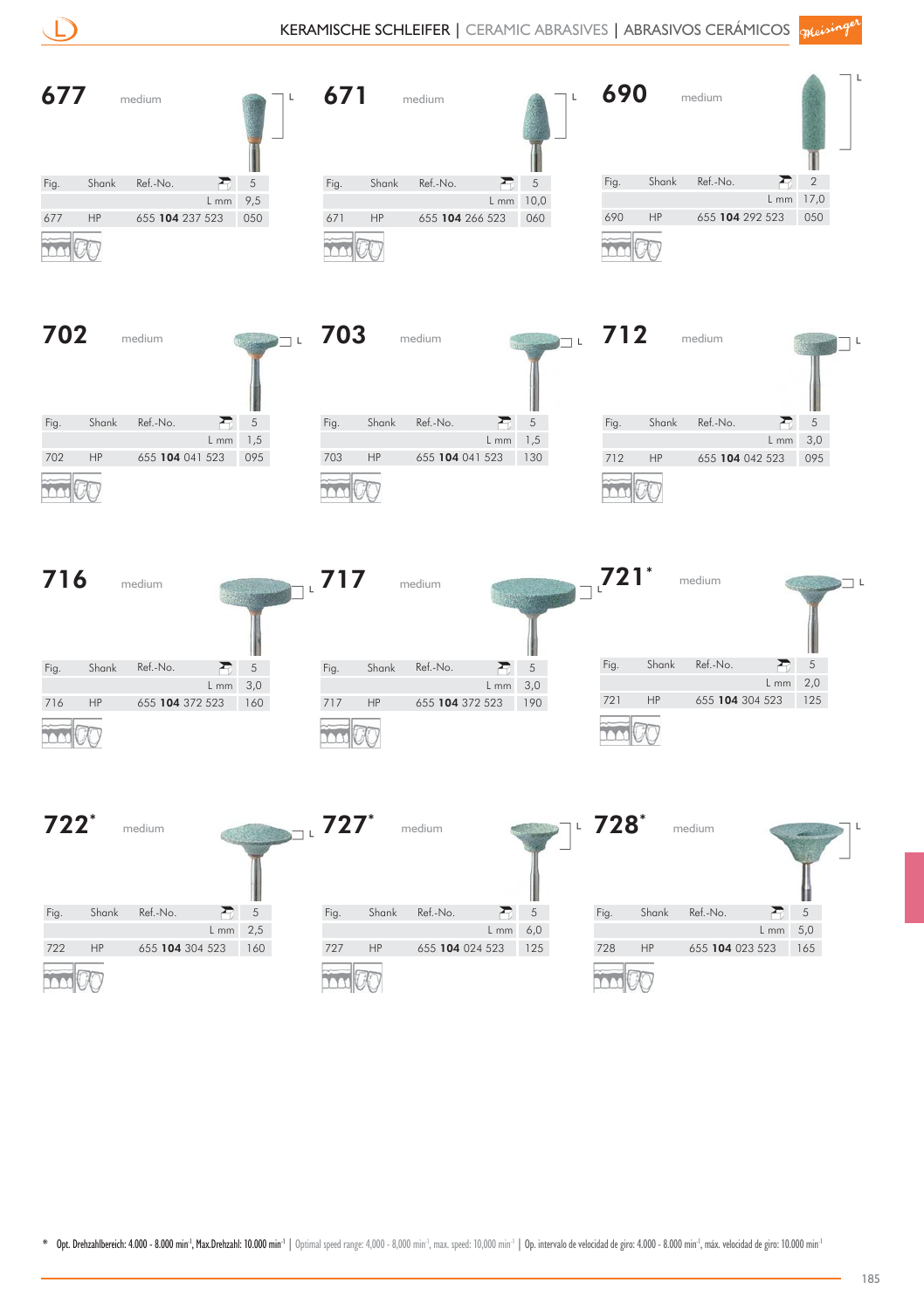#### EDELKORUND-SCHLEIFER | CORUNDUM ABRASIVE | ABRASIVO DE CORINDÓN

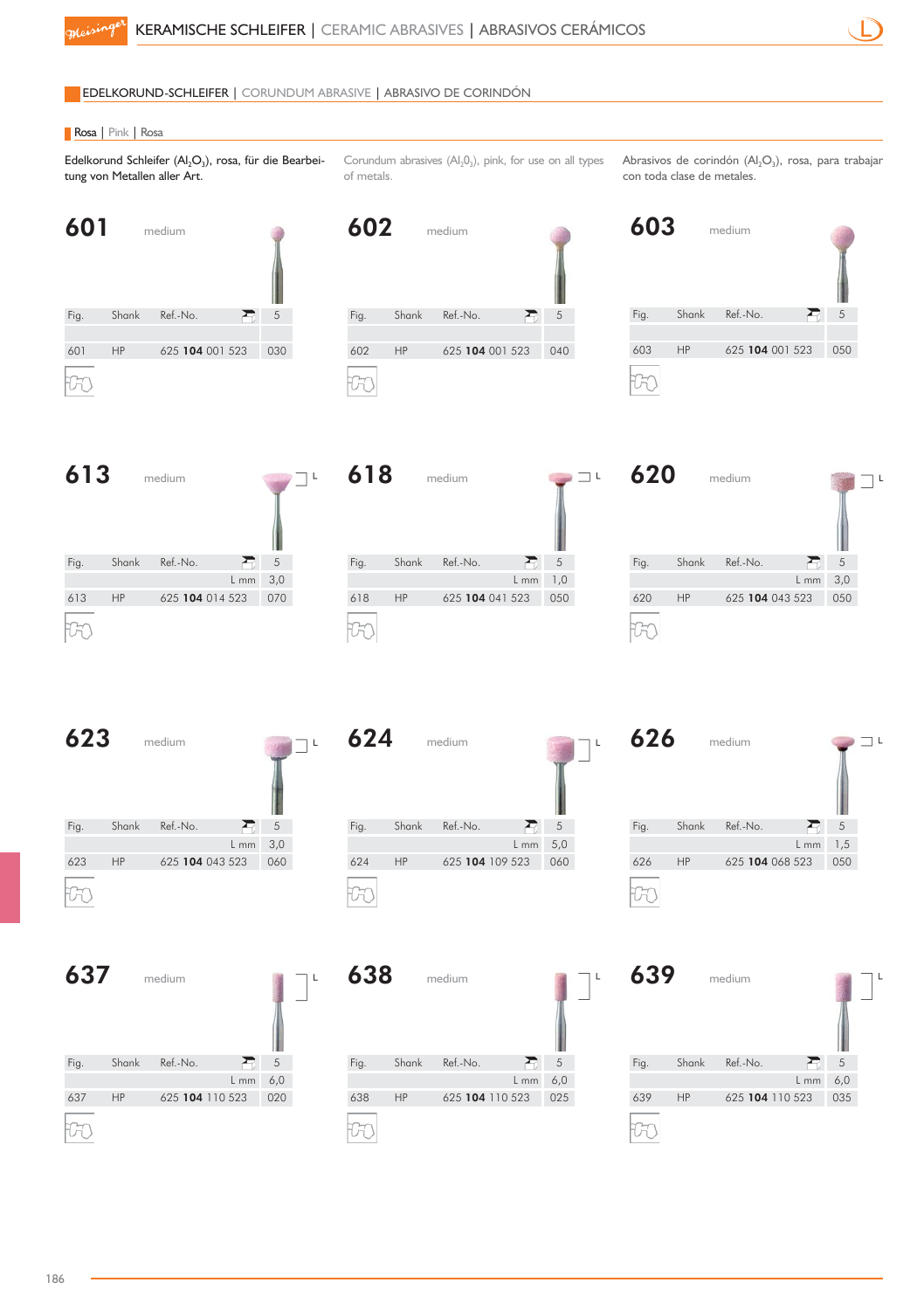

| 640<br>L<br>medium                                                                                                          | 648<br>L<br>medium                                                                                              | 649<br>medium                                                                                                            |
|-----------------------------------------------------------------------------------------------------------------------------|-----------------------------------------------------------------------------------------------------------------|--------------------------------------------------------------------------------------------------------------------------|
| 5<br>Ref.-No.<br>Fig.<br>Shank<br>R<br>$6,0$<br>$L$ mm<br>640<br>625 104 110 523<br>HP<br>050                               | Ref.-No.<br>$\sqrt{5}$<br>Fig.<br>Shank<br>Ð<br>6,0<br>L mm<br>625 104 171 523<br>648<br>HP<br>020<br>H         | Ref.-No.<br>$\sqrt{5}$<br>Fig.<br>Shank<br>Ð<br>$6,0$<br>$L$ mm<br>$\mathsf{HP}$<br>625 104 171 523<br>025<br>649        |
| 650<br>L<br>medium                                                                                                          | 652R<br>L<br>medium                                                                                             | 661<br>medium                                                                                                            |
| $\,$ 5 $\,$<br>君<br>Fig.<br>Shank<br>Ref.-No.<br>$6,0$<br>$L$ mm<br>650<br>HP<br>625 104 171 523<br>028                     | $\,$ 5 $\,$<br>Shank<br>Fig.<br>Ref.-No.<br>Ð<br>$L$ mm $10,5$<br>625 104 199 523<br>652R<br>HP<br>035          | $\overline{5}$<br>Fig.<br>Shank<br>Ref.-No.<br>Ð<br>$7,0$<br>$L$ mm<br>625 104 288 523<br>661<br>HP<br>025               |
|                                                                                                                             |                                                                                                                 |                                                                                                                          |
| 662<br>medium                                                                                                               | 663<br>medium                                                                                                   | 665<br>medium                                                                                                            |
| 丟<br>Ref.-No.<br>$\,$ 5 $\,$<br>Fig.<br>Shank<br>7,5<br>L mm<br>662<br>HP<br>625 104 288 523<br>035<br>$\overline{ }$<br>ľω | Ref.-No.<br>盈<br>$\,$ 5 $\,$<br>Fig.<br>Shank<br>L mm 10,5<br>663<br><b>HP</b><br>625 104 243 523<br>060<br>-55 | $\,$ 5 $\,$<br>Ref.-No.<br>Ð<br>Fig.<br>Shank<br>12,0<br>$L$ mm<br>$\mathsf{HP}$<br>625 104 273 523<br>665<br>060<br>170 |
| 666<br>medium                                                                                                               | 667<br>medium                                                                                                   | 671<br>L<br>medium                                                                                                       |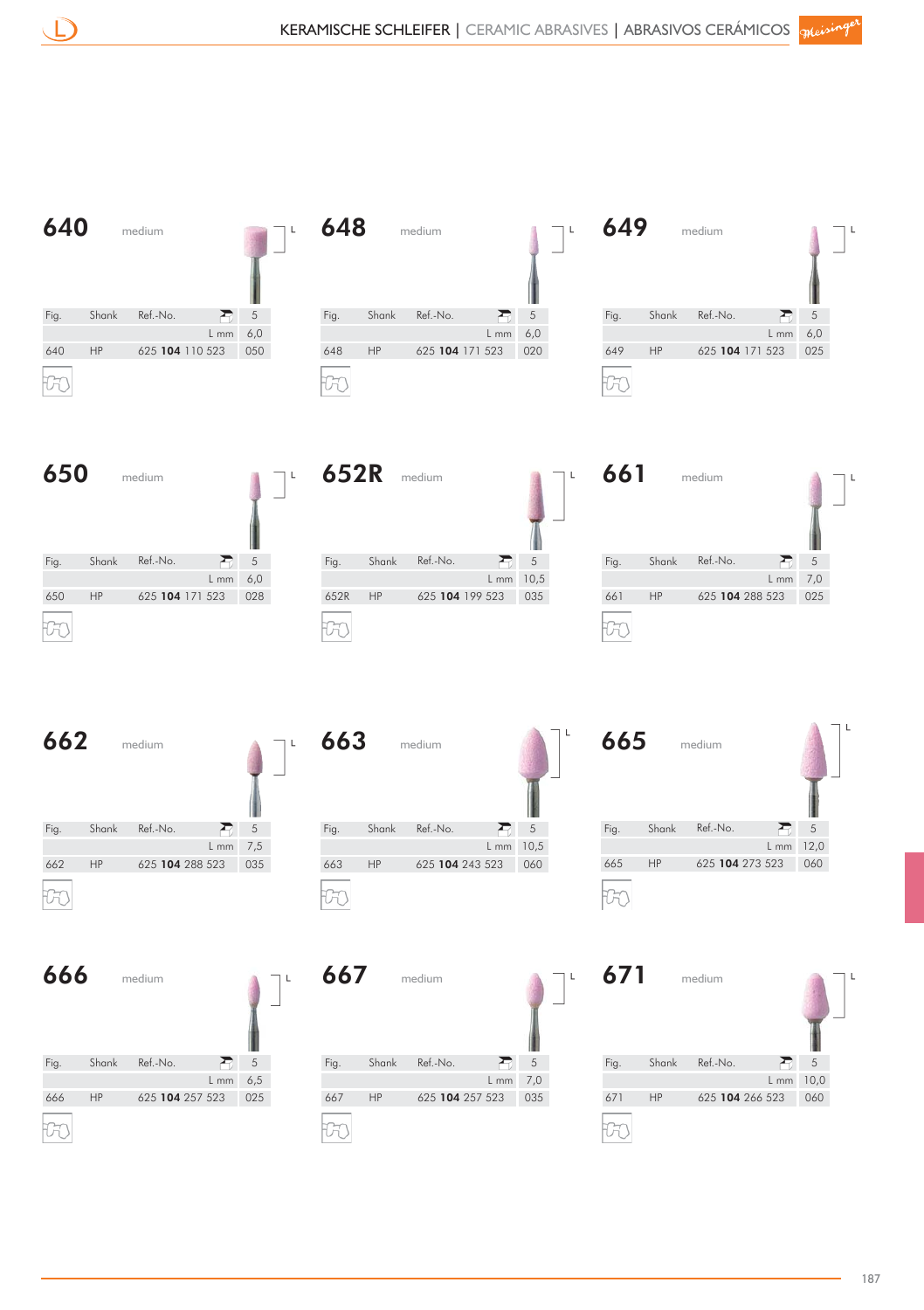

#### K+B SCHLEIFKÖRPER | ABRASIVES "K+B" | ABRASIVOS PARA CORONAS Y PUENTES K+B

#### Grün | Green | Verde

K+B Schleifkörper, grün (weiche Bindung), für Aufbrennkeramik Verblendungen.

Abrasives "K+B", green (soft bonding), for ceramic facings.

Abrasivos para coronas y puentes K+B, verde (ligazón blanda), para los revestimientos de metalcerámica.

KB735 HP 655 104 027 512 070

Fig. Shank Ref.-No.

KB735 HP

5 5,0 L mm

同



Opt. Drehzahlbereich: 4.000 - 8.000 rpm, Max.Drehzahl: 10.000 rpm | Optimal speed range: 4.000 - 8.000 min<sup>-1</sup>, max. speed: 10.000 min<sup>-1</sup> | Op. intervalo de velocidad de giro: 4.000 - 8.000 min<sup>-1</sup>, máx. velocidad de giro

KB731 HP 655 104 107 512 065

Fig. Shank Ref.-No.

KB731 HP

5 13,0 L mm

 $\overline{E}$ 

KB728 HP 655 104 023 512 165

Fig. Shank Ref.-No.

KB728 HP

5 6,5 L mm

弓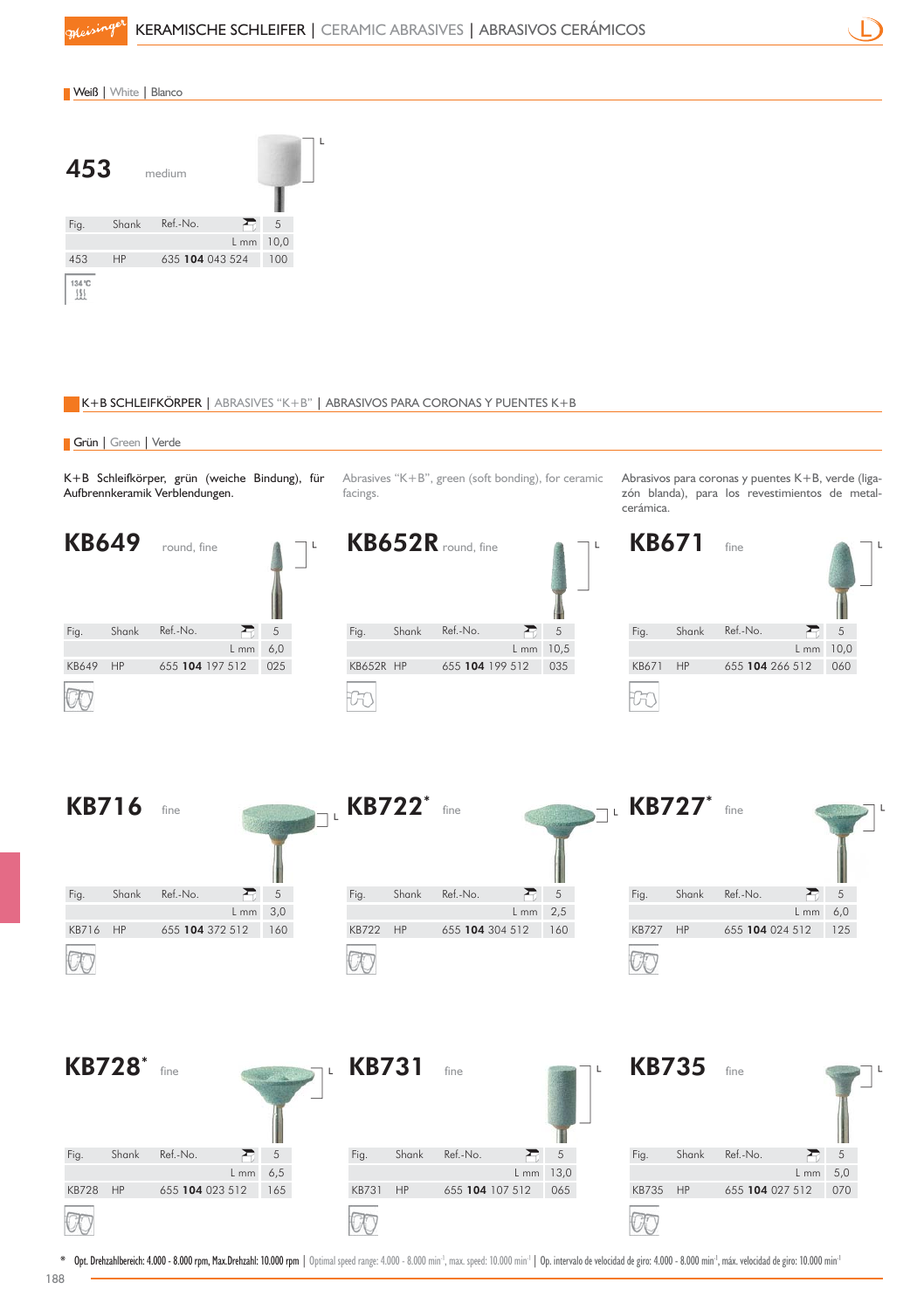#### Braun | Brown | Marrón













#### Blau | Blue | Azul

K+B Schleifer, blau – aus reinem Aluminiumoxid für NEM-Legierungen

**B601** medium Fig. Shank Ref.-No. 5 E HP B601 HP 635 104 001 523 030  $\overline{v}$ B652R medium Fig. Shank Ref.-No.  $\sum_{i=1}^{n}$ 5 10,5 L mm HP B652R HP 635 104 199 523 035 -60 **B731** medium Fig. Shank Ref.-No.  $\mathbf{r}$ 5 13,0 L mm

B731 HP 635 104 107 523 065

HP

H

Abrasives "K+B", blue – aluminium oxide for NON Precious Alloy

**B638R** medium Fig. Shank Ref.-No. 君 5 L mm 6,0 HP B638R HP 635 104 140 523 025



Abrasivos para coronas y puentes K+B, azul – de óxido de aluminio para las aleaciones no preciosas



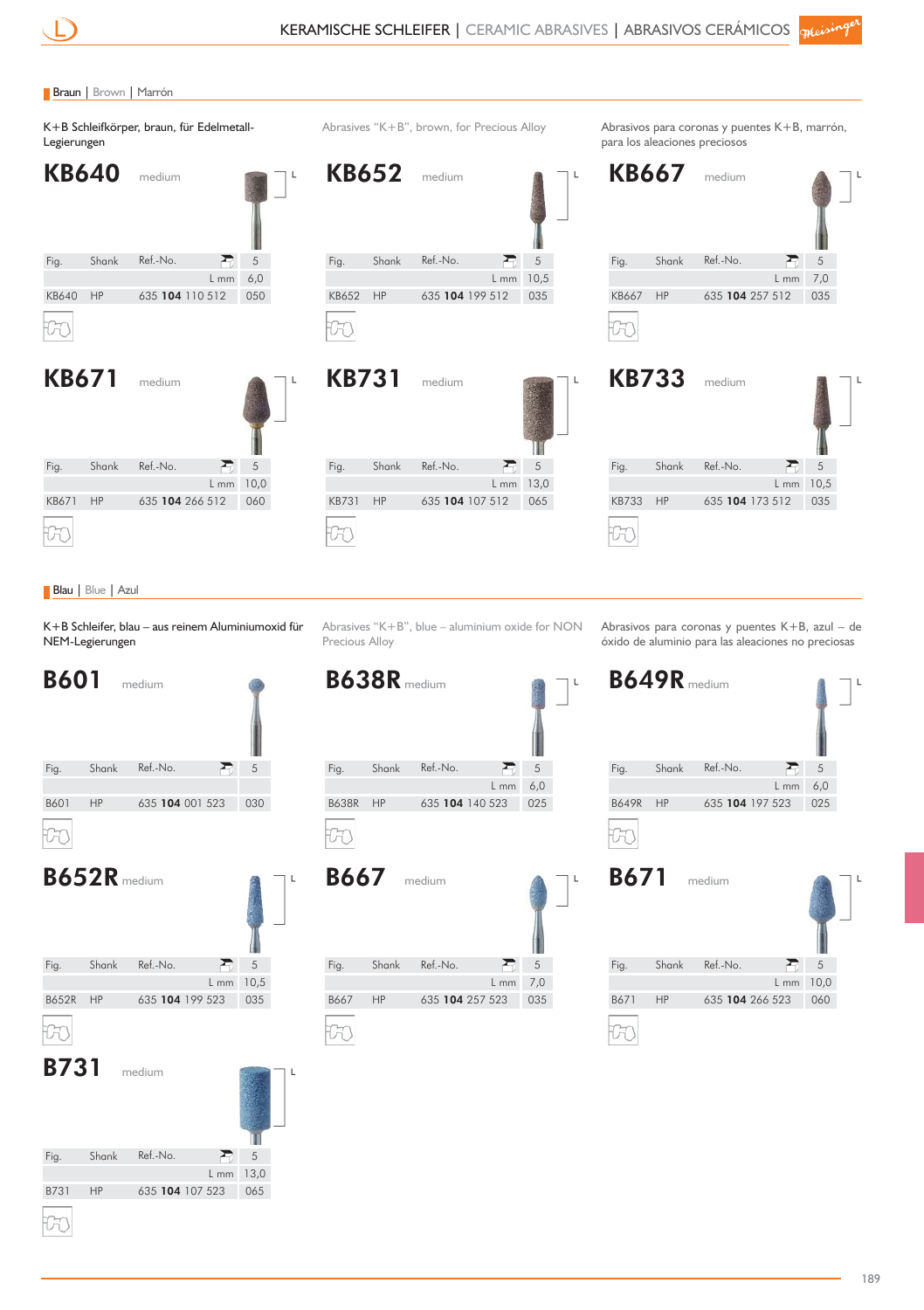

### **| Orange | Orange | Naranja**

K+B Schleifkörper, orange, für NEM-Legierungen Abrasives "K+B", orange, for NON Precious Alloy Abrasivos para coronas y puentes K+B, naranja,

para las aleaciones no preciosas







#### SPEZIALSCHLEIFKÖRPER FÜR CHROM-KOBALTLEGIERUNGEN | MOUNTED POINTS FOR CHROME COBALT ALLOYS | PUNTAS ESPECIALES PARA ALEACIONES DE CROMO-COBALTO

Weiß, sehr harte Bindung | White, Very Hard Bonding | Blanco, ligazón muy dura

Spezialschleifkörper für Chrom-Kobaltlegierungen, weiß, Bindung sehr hart

Mounted abrasives for chrome cobalt alloys, white, very hard bonding

Puntas especiales para aleaciones de cromocobalto, blanco, ligazón muy dura







| 733  |           | coarse          |      |      |  |
|------|-----------|-----------------|------|------|--|
| Fig. | Shank     | Ref.-No.        |      | 5    |  |
|      |           |                 | L mm | 10,5 |  |
| 733  | <b>HP</b> | 635 104 173 524 |      | 035  |  |
|      |           |                 |      |      |  |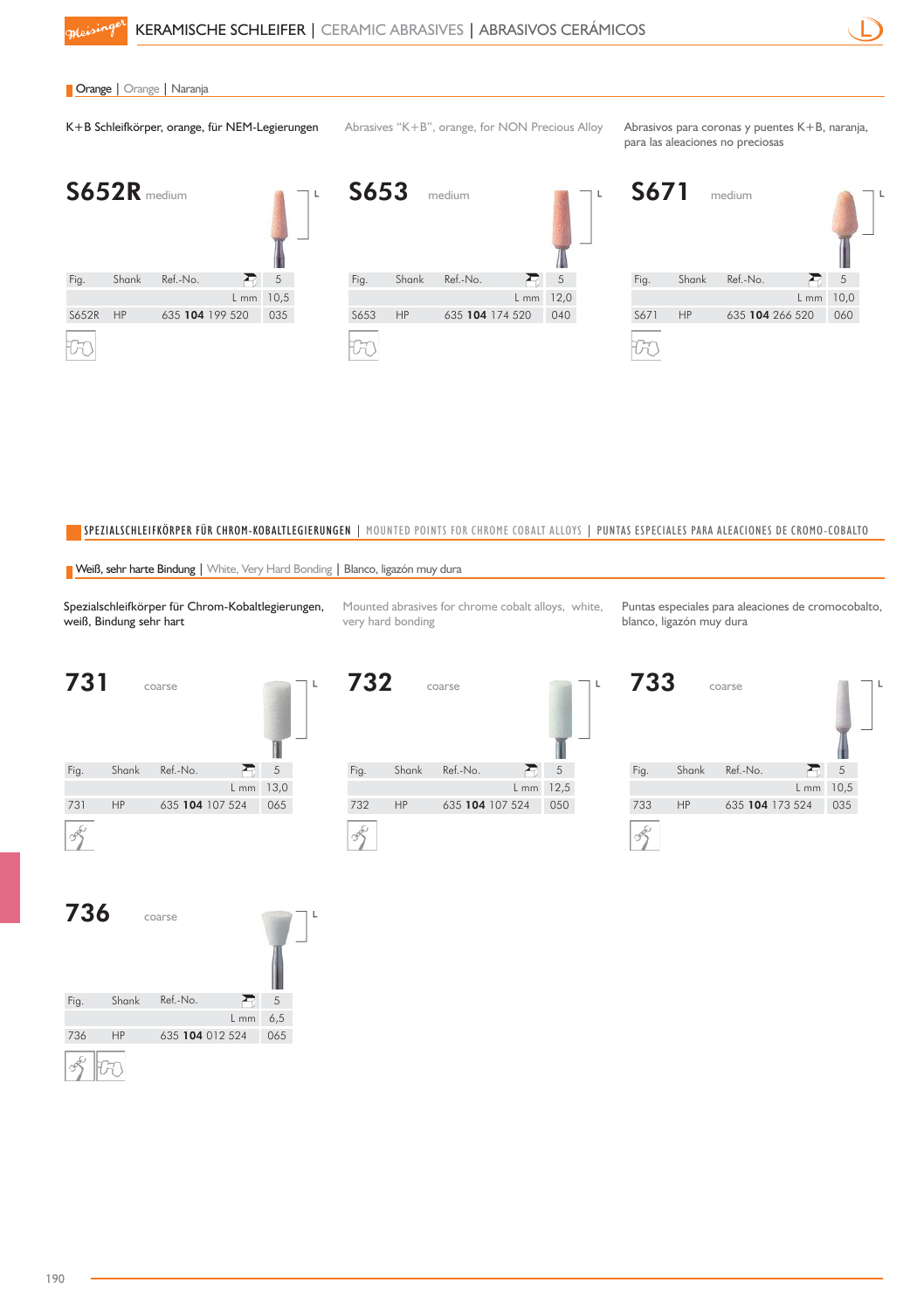#### Rosa, harte Bindung | Pink, Hard Bonding | Rosa, ligazón dura

Spezialschleifkörper für Chrom-Kobaltlegierungen, rosa, Bindung hart

Mounted abrasives for chrome cobalt alloys, pink, hard bonding

Puntas especiales para aleaciones de cromocobalto, rosa, ligazón dura



**732 coarse** Fig. Shank Ref.-No.  $\sum_{i=1}^{n}$ 5 12,5 L mm HP 732 HP 625 **104** 107 523 050  $\frac{1}{2}$ 







| <b>735S</b> |           | coarse          |        |     | L |
|-------------|-----------|-----------------|--------|-----|---|
| Fig.        | Shank     | Ref.-No.        |        | 5   |   |
|             |           |                 | $L$ mm | 5,0 |   |
| 735S        | <b>HP</b> | 625 104 012 523 |        | 070 |   |
|             |           |                 |        |     |   |



| 737  |           | coarse          |      |     | L |
|------|-----------|-----------------|------|-----|---|
| Fig. | Shank     | Ref.-No.        |      | 5   |   |
|      |           |                 | L mm | 7,0 |   |
| 737  | <b>HP</b> | 625 104 171 523 |      | 030 |   |
|      |           |                 |      |     |   |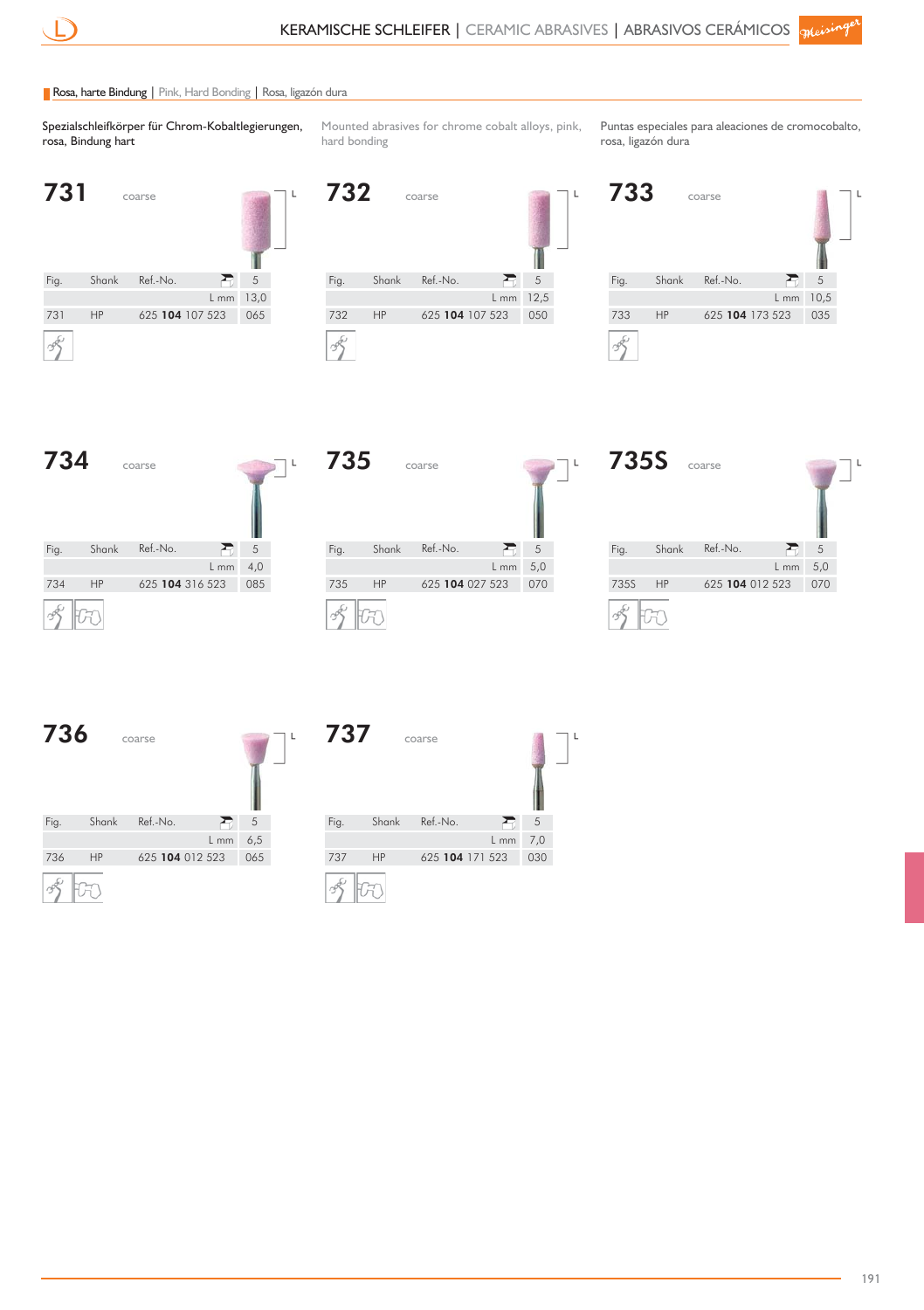732 medium

#### Braun, harte Bindung | Brown, Hard Bonding | Marrón, ligazón dura

Spezialschleifkörper für Chrom-Kobaltlegierungen, braun, Bindung hart

Mounted abrasives for chrome cobalt alloys, brown, hard bonding

 $\mathbf{I}$ 

Puntas especiales para aleaciones de cromocobalto, marrón, ligazón dura

| v i  |           | megium          |      |      |  |
|------|-----------|-----------------|------|------|--|
| Fig. | Shank     | Ref.-No.        |      | 5    |  |
|      |           |                 | L mm | 13,0 |  |
| 731  | <b>HP</b> | 635 104 107 522 |      | 065  |  |
|      |           |                 |      |      |  |

731 medium

|      |           | .               |      |      |  |
|------|-----------|-----------------|------|------|--|
| Fig. | Shank     | Ref.-No.        |      | 5    |  |
|      |           |                 | L mm | 12,5 |  |
| 732  | <b>HP</b> | 635 104 107 522 |      | 050  |  |
|      |           |                 |      |      |  |









#### Hellbraun, weiche Bindung | Light Brown, Soft Bonding | Marrón claro, ligazón blanda

Spezialschleifkörper für Chrom-Kobaltlegierungen, hellbraun, Bindung weich



Mounted abrasives for chrome cobalt alloys, light brown, soft bonding



Puntas especiales para aleaciones de cromocobalto, marrón claro, ligazón blanda

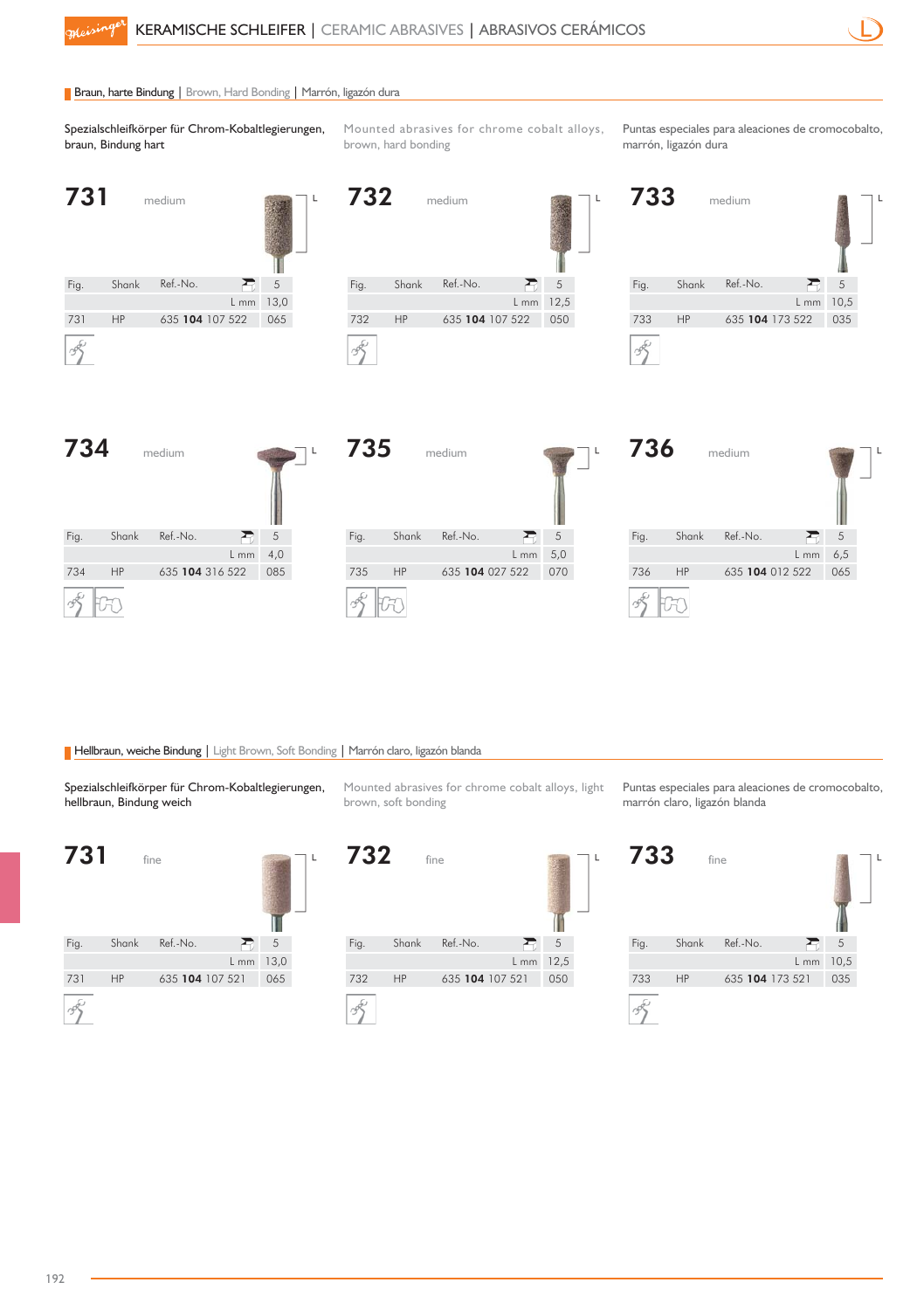



- - Very long-lasting
		- No melting
- Rápido y eficaz
- Aplicaciones multifuncionales
- Vida larga
- No se funde

9573X HP

9573X HP 653 104 275 546 100

24,0 L mm

• Sehr beständig • Kein Verschmelzen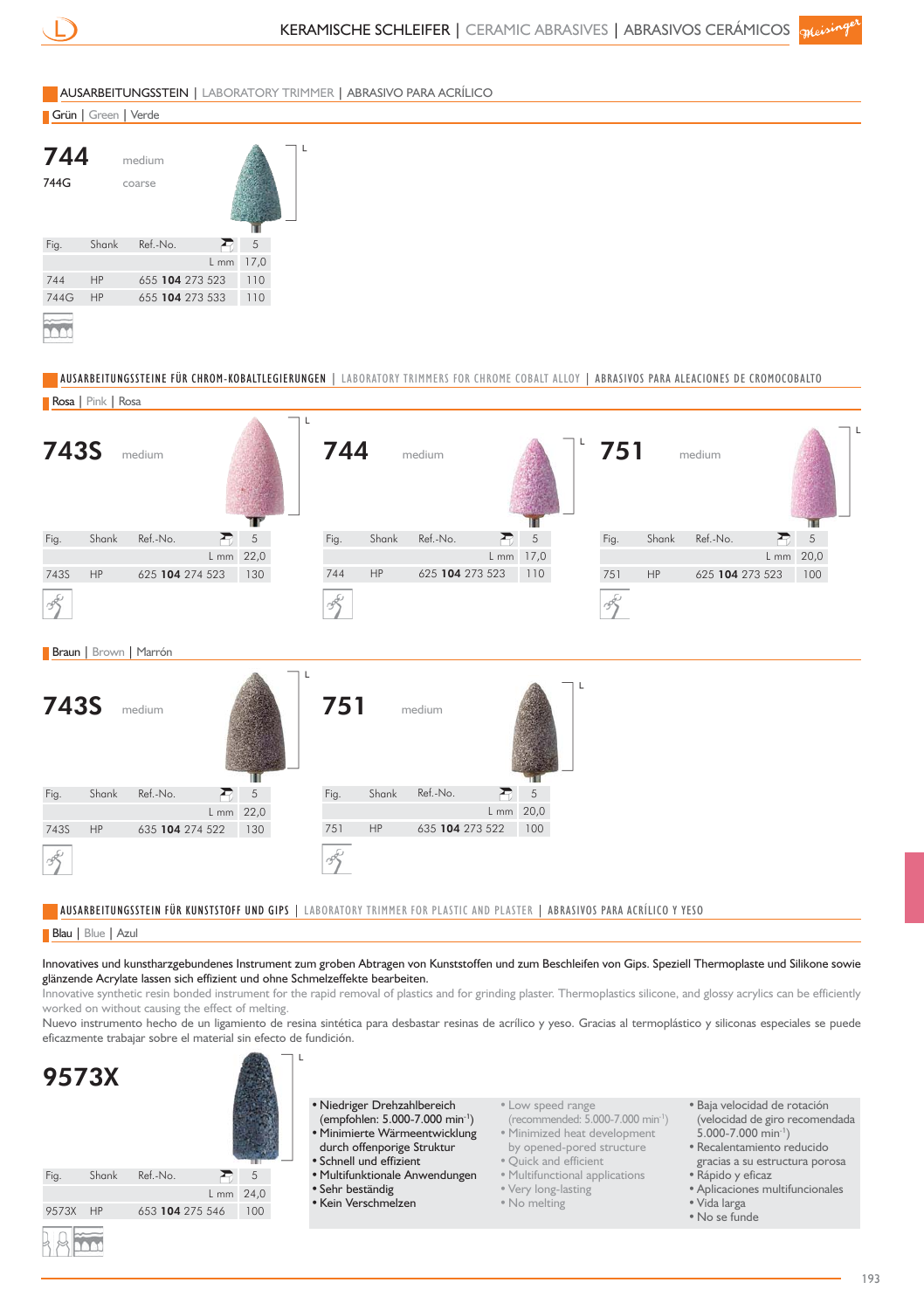#### SCHLEIFSCHEIBEN / TRENNSCHEIBEN | ABRASIVE DISCS / CUTTING DISCS | DISCOS ABRASIVOS / DISCOS PARA SEPARAR



P -Schleifkörper, grün, kunststoffgebunden, speziell für hitzearmes, weiches Beschleifen von Keramik | P-Abrasive, green, specially designed for heatless grinding on ceramics | Abrasivo "P", verde, especialmente para trabajos anticalorificos y suaves en dientes de cerámica



Separierscheiben Qualität: NK Bakelite Bindung, hohe Standzeit | Separating discs quality: NK Bakelite bonding, high endurance | Discos de separar calidad: ligazón de Bacalite NK

| 506  |           | ultra fine      |        |     |
|------|-----------|-----------------|--------|-----|
| Fig. | Shank     | Ref.-No.        |        | 100 |
|      |           |                 | $L$ mm | 0,3 |
| 506  | unmounted | 613 900 344 494 |        | 220 |
|      |           |                 |        |     |

Separierscheiben Qualität: NK Bakelite Bindung, hohe Standzeit | Separating discs quality: NK Bakelite bonding, high endurance | Discos de separar calidad: ligazón de Bacalite NK

| 581  |           | extra fine      |        |     |  |
|------|-----------|-----------------|--------|-----|--|
| Fig. | Shank     | Ref.-No.        | Ð      | 100 |  |
|      |           |                 | $L$ mm | 0,3 |  |
| 581  | unmounted | 613 900 358 504 |        | 220 |  |
|      |           |                 |        |     |  |



Trennscheiben, Nylon | Cut-off discs, Nylon | Discos para separar, Nylon

| 582  |           | extra fine      |      |     |  |
|------|-----------|-----------------|------|-----|--|
| Fig. | Shank     | Ref.-No.        |      | 100 |  |
|      |           |                 | L mm | 0,7 |  |
| 582  | unmounted | 613 900 345 504 |      | 220 |  |
|      |           |                 |      |     |  |

| 583  | medium    |                 |        |     |
|------|-----------|-----------------|--------|-----|
| Fig. | Shank     | Ref.-No.        | ⊷      | 100 |
|      |           |                 | $L$ mm | 0,7 |
| 583  | unmounted | 613 900 371 524 |        | 250 |
|      |           |                 |        |     |